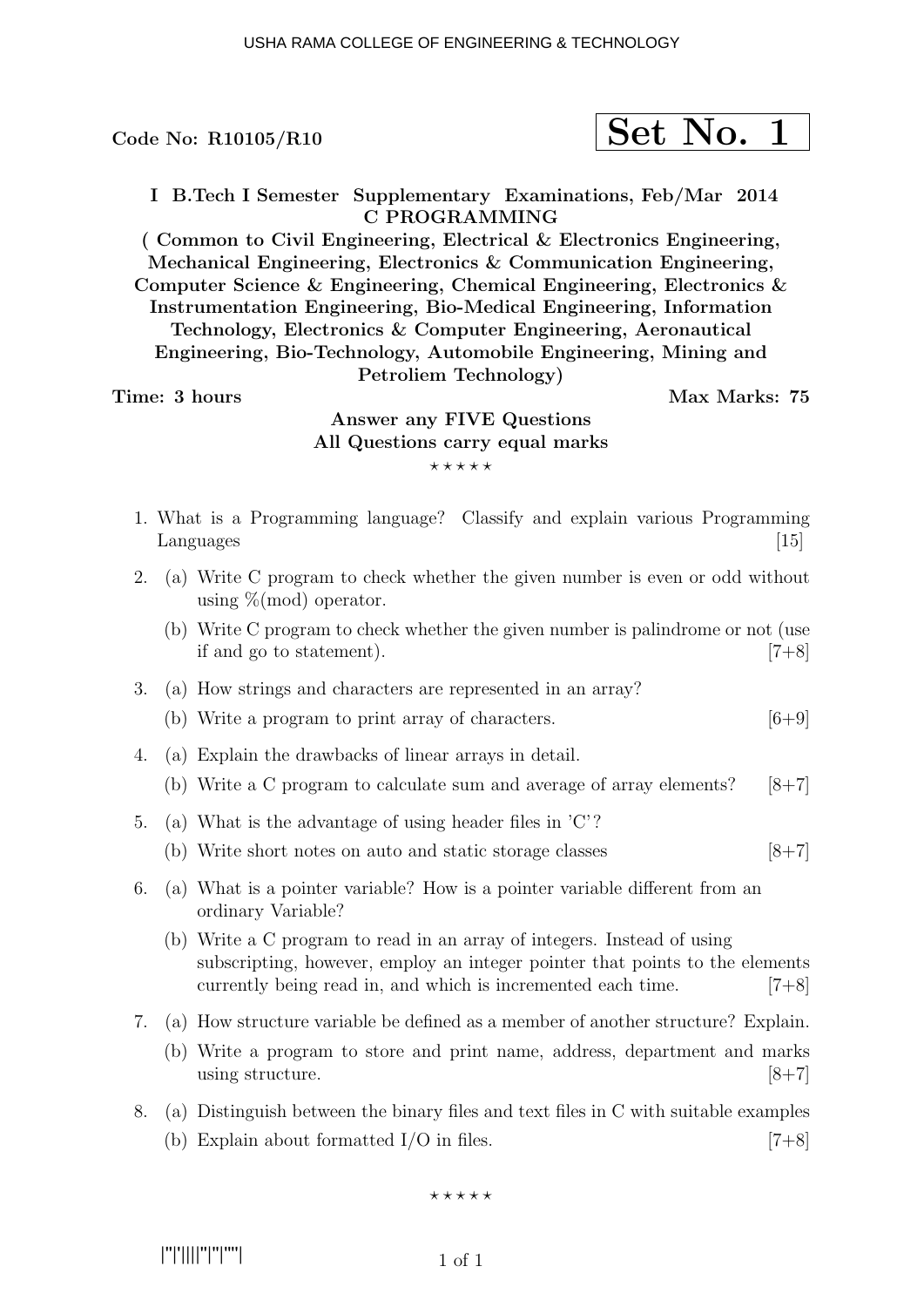$$
\fbox{Set No. 2}
$$

I B.Tech I Semester Supplementary Examinations, Feb/Mar 2014 C PROGRAMMING

( Common to Civil Engineering, Electrical & Electronics Engineering, Mechanical Engineering, Electronics & Communication Engineering, Computer Science & Engineering, Chemical Engineering, Electronics & Instrumentation Engineering, Bio-Medical Engineering, Information Technology, Electronics & Computer Engineering, Aeronautical Engineering, Bio-Technology, Automobile Engineering, Mining and Petroliem Technology)

Time: 3 hours and the set of the Max Marks: 75

# Answer any FIVE Questions All Questions carry equal marks  $***$ \*\*

- 1. (a) What is a flow chart? Draw and explain various symbols used in flow chart
	- (b) Differentiate algorithm with flow chart. Draw flow chart for calculating simple  $Interest$  [8+7]
- 2. What is if statement? Give different forms if-else statements using syntax and flow chart notations (use suitable examples). [15]
- 3. (a) What is String? Explain about declaration and initialization of string in 'C'?
	- (b) How to display string with different formats? Explain with examples. [8+7]
- 4. (a) Write a C program to delete an element at a specified position?
	- (b) Write C program find out the second highest and smallest of given array?

 $[8+7]$ 

- 5. Write program for arranging numbers in ascending order using recursion. [15]
- 6. What is Dynamic Memory Allocation? Mention the advantages of Memory Allocation and discuss its functions. [15]
- 7. (a) What is the use of type def in C? Explain with a suitable example
	- (b) Explain the advantage of bit fields in C with suitable example  $[7+8]$
- 8. (a) Explain about file i/o operations in C.
	- (b) Write a 'C' program to append the contents of one file to another.  $[8+7]$

 $***$ \*\*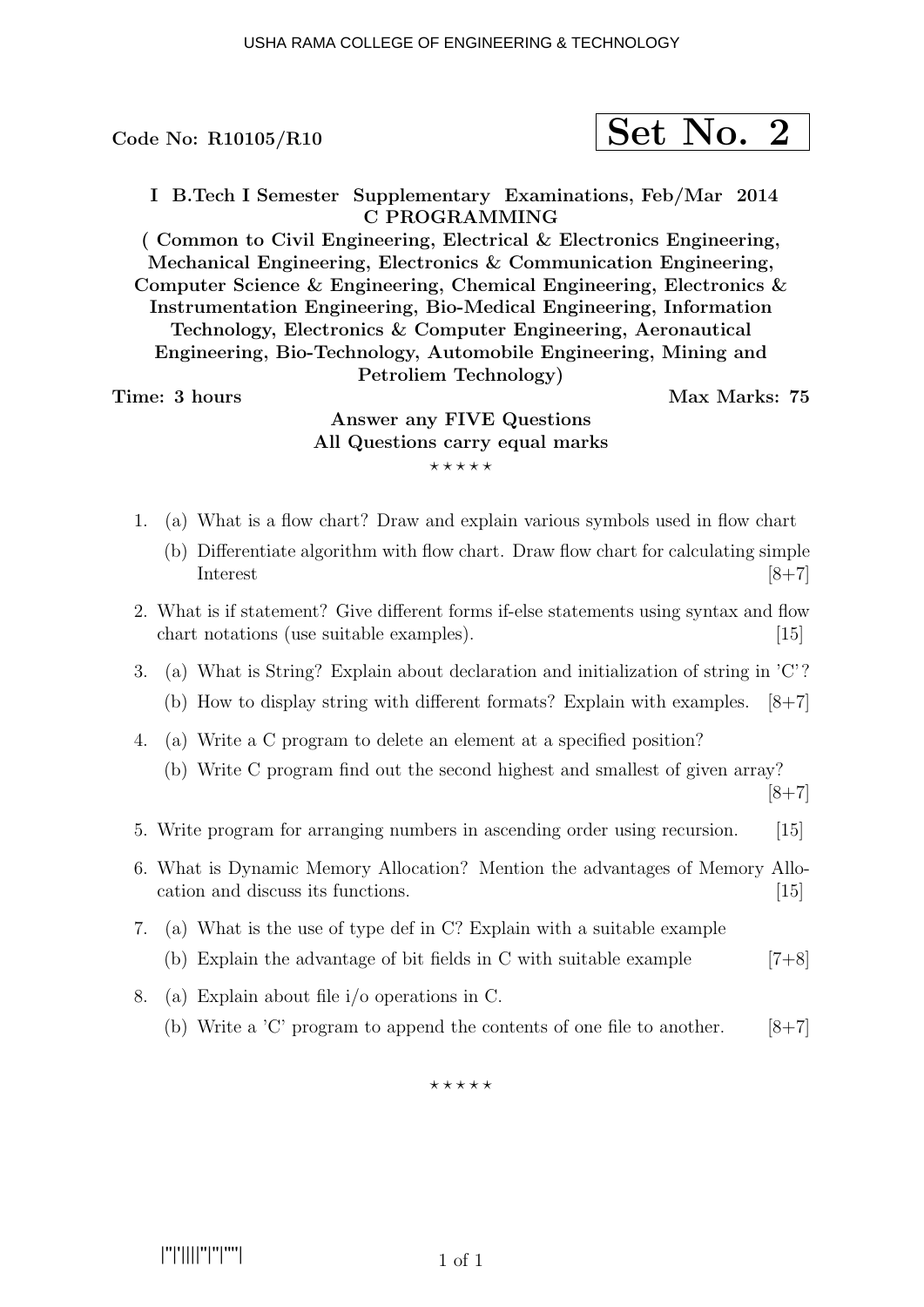I B.Tech I Semester Supplementary Examinations, Feb/Mar 2014 C PROGRAMMING

( Common to Civil Engineering, Electrical & Electronics Engineering, Mechanical Engineering, Electronics & Communication Engineering, Computer Science & Engineering, Chemical Engineering, Electronics & Instrumentation Engineering, Bio-Medical Engineering, Information Technology, Electronics & Computer Engineering, Aeronautical Engineering, Bio-Technology, Automobile Engineering, Mining and Petroliem Technology)

#### Time: 3 hours and the set of the Max Marks: 75

## Answer any FIVE Questions All Questions carry equal marks  $***$ \*\*

- 1. What are assignment, arithmetic, relational and logical operations in C? Give examples. [15] [15]
- 2. (a) Write a C program to find whether the given number is Armstrong number or not. (Armstrong number is a number such that the sum of digits raised to the third power is equal to the number itself.  $Ex.371=3^3+7^3+1^3=371$ 
	- (b) Write a C program to print squares of odd numbers up to given integer.  $[8+7]$
- 3. (a) Write briefly about the nested for loop statement. Write a program to generate multiplication table.
	- (b) Explain about event and counter controlled losops..  $[9+6]$
- 4. (a) Write a C program to display names of days of week using single-dimensional array.
	- (b) Write C program to insert an element in an array at a specified position?  $[8+7]$
- 5. (a) Write a C program to send and receive value from the user defined function.
	- (b) What are the standard header files used in 'C'. Explain their functions. [7+8]
- 6. (a) Write short notes on Pointer arithmetic.
	- (b) How to use pointers in expression. Explain. [7+8]
- 7. Write a program using a pointer to structure illustrating the initialization of the members in the structure, using different techniques to avoid floating point error  $\text{problem.} \tag{15}$
- 8. Write a program that reads a file and creates a new file with the same data, except reverse the case on the second file. Everywhere uppercase letters appear in the first file, write lower-case letters to the new file, and everywhere lowercase letters appear in the first file, and write uppercase letters to the new file. [15]

#### $***$  \* \* \* \*

|''|'||||''|''|''''|